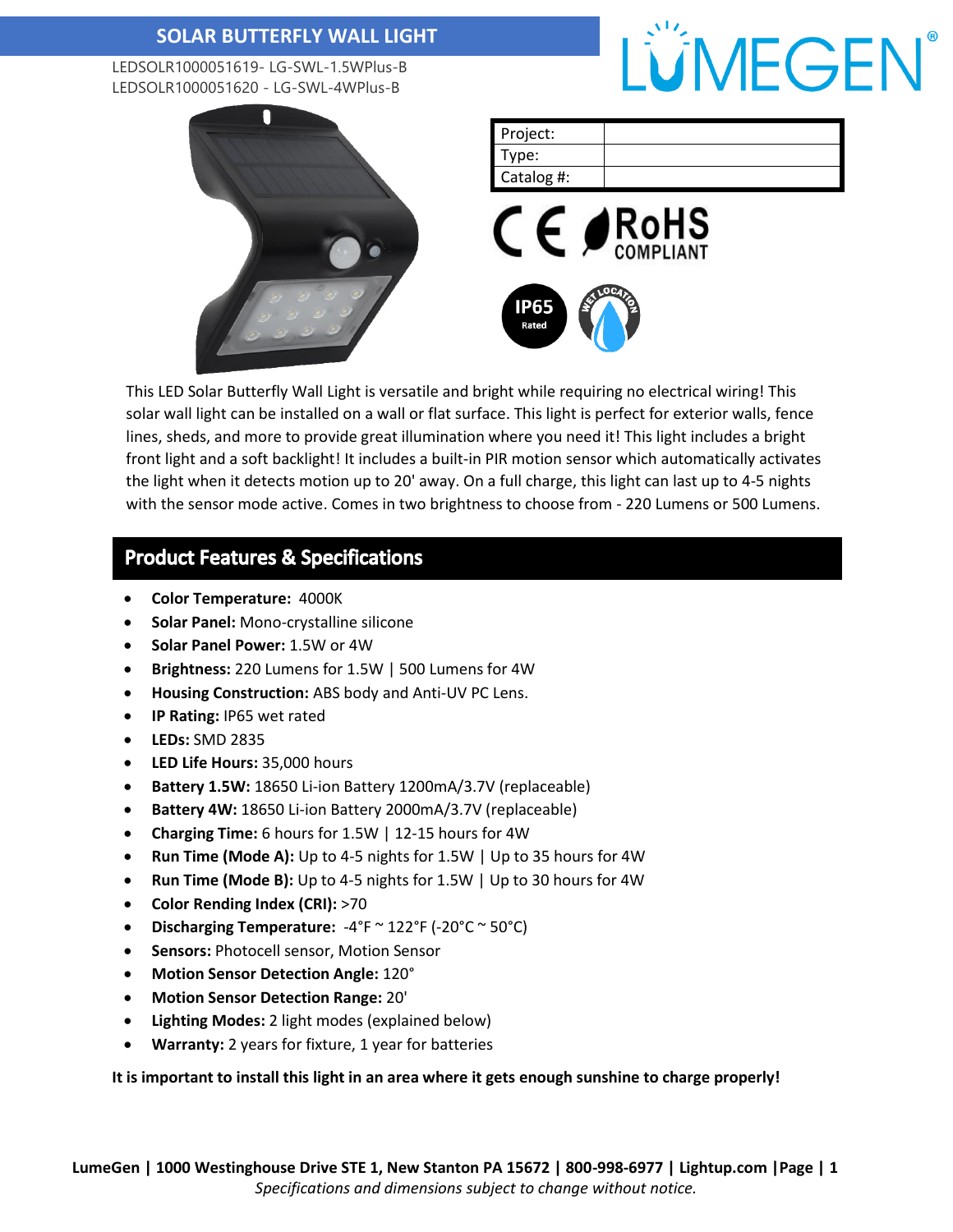LEDSOLR1000051619- LG-SWL-1.5WPlus-B LEDSOLR1000051620 - LG-SWL-4WPlus-B

# **Dimensions (without mounts)**



**LEDSOLR1000051619**



**LumeGen | 1000 Westinghouse Drive STE 1, New Stanton PA 15672 | 800-998-6977 | Lightup.com |Page | 2** *Specifications and dimensions subject to change without notice.*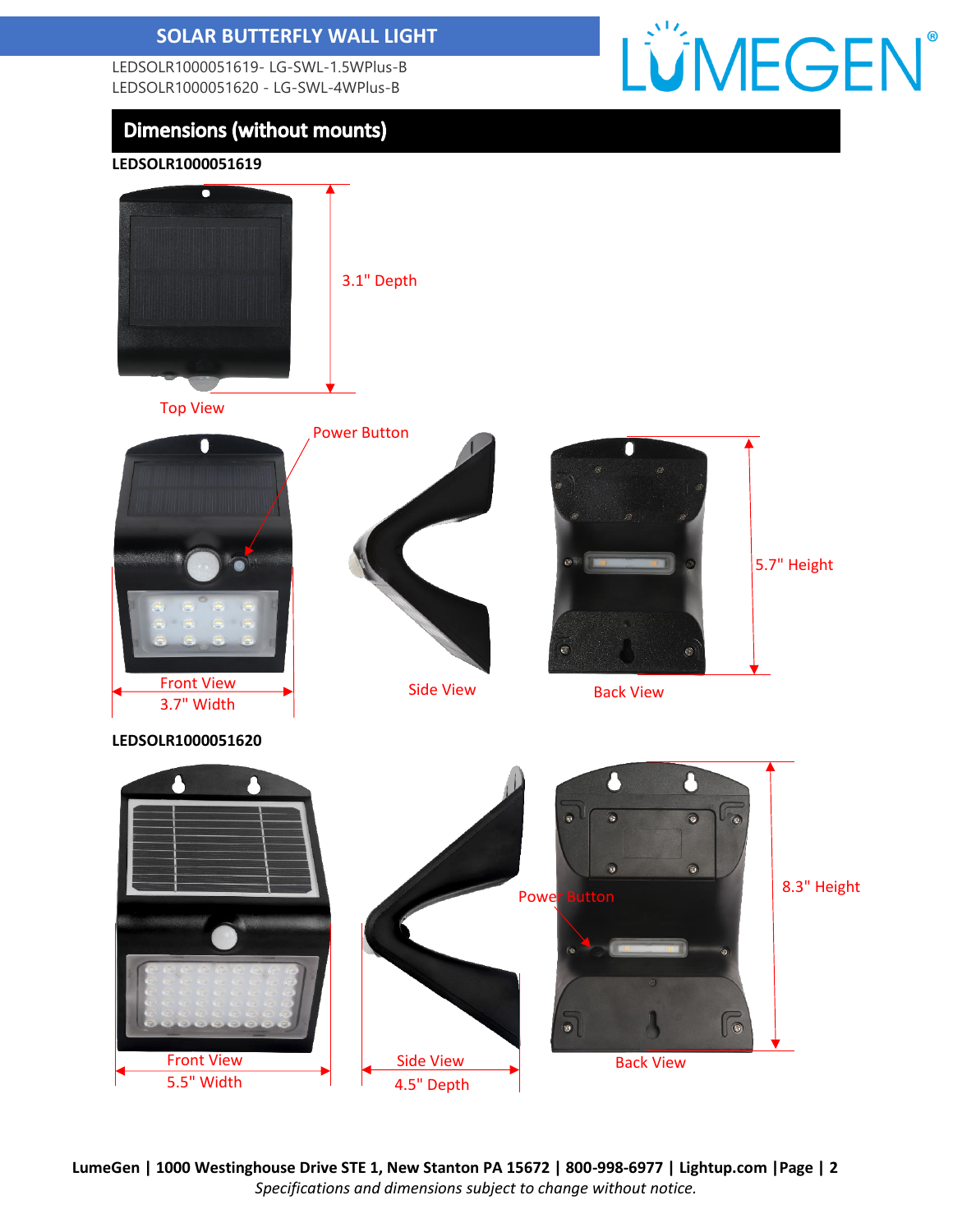LEDSOLR1000051619- LG-SWL-1.5WPlus-B LEDSOLR1000051620 - LG-SWL-4WPlus-B



# **Lighting Modes**

This light has 2 lighting modes. Press the power button to adjust the working mode:

*(note that the power button is on the front of the 1.5W model and on the back of the 4W model as shown on the previous page)*

- **1-Push, back light flashes once = Mode A**
	- o **1.5W Model (SKU LEDSOLR1000051619)**
		- Front and Back light on low brightness at night. When motion is detected, front light turns to full brightness. After 10 seconds of no motion, front light dims back to low brightness (front and back light both on).
	- o **When battery capacity is above 30% - 4W Model (SKU LEDSOLR1000051620)**
		- Front and Back light on low brightness at night. When motion is detected, front light turns to full brightness. After 20 seconds of no motion, front light dims back to low brightness (front and back light both on).



- o **When battery capacity is below 30% - 4W Model (SKU LEDSOLR1000051620)**
	- Back light on at night. When motion is detected, front light turns to full brightness. After 20 seconds of no motion, front light turns off (back light remains on).



- **2nd-push, back light flashes twice = Mode B - 1.5W Model (SKU LEDSOLR1000051619)**
	- $\circ$  Back Light on at night. When motion is detected, front light turns to full brightness. After 10 seconds of no motion, front light turns off (back light remains on).



• **2nd-push, back light flashes twice = Mode B - 4W Model (SKU LEDSOLR1000051620)**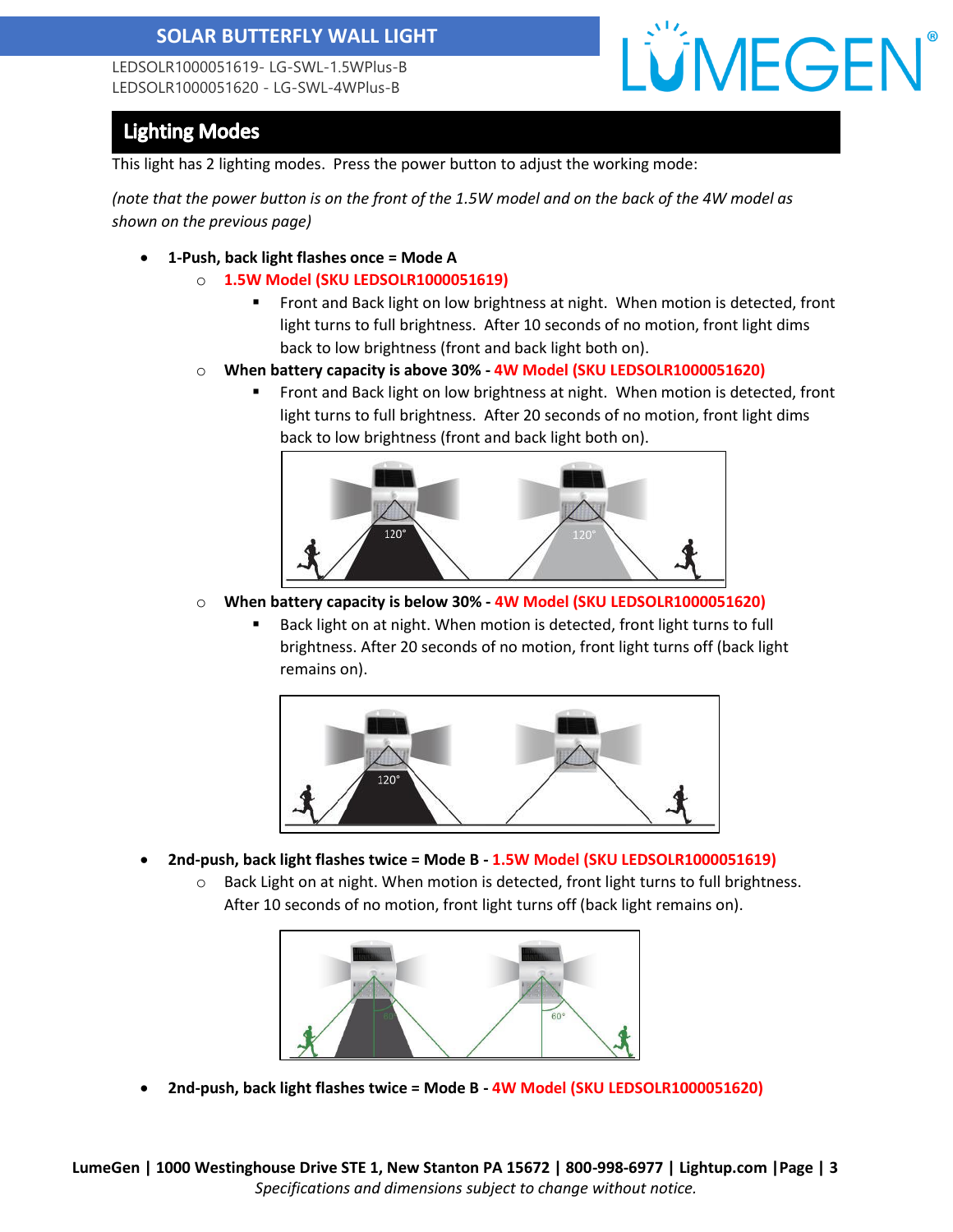LEDSOLR1000051619- LG-SWL-1.5WPlus-B LEDSOLR1000051620 - LG-SWL-4WPlus-B



- o **When battery capacity is above 30%**
	- Back light and Front light (50% brightness) on at night without sensor.
- o **When battery capacity is below 30%**
	- Back light turns on at night. When motion is detected, front light turns to 50% brightness. After 20 seconds of no motion, front light turns off. (Back light remains on all night)



• **3rd-push, no back light** = light is off

### **Mounting**

Mounts directly to walls or flat surfaces recommended 6' height for 1.5W and 12' height for 4W.

# **Actual Application Images**

#### **LEDSOLR1000051619**